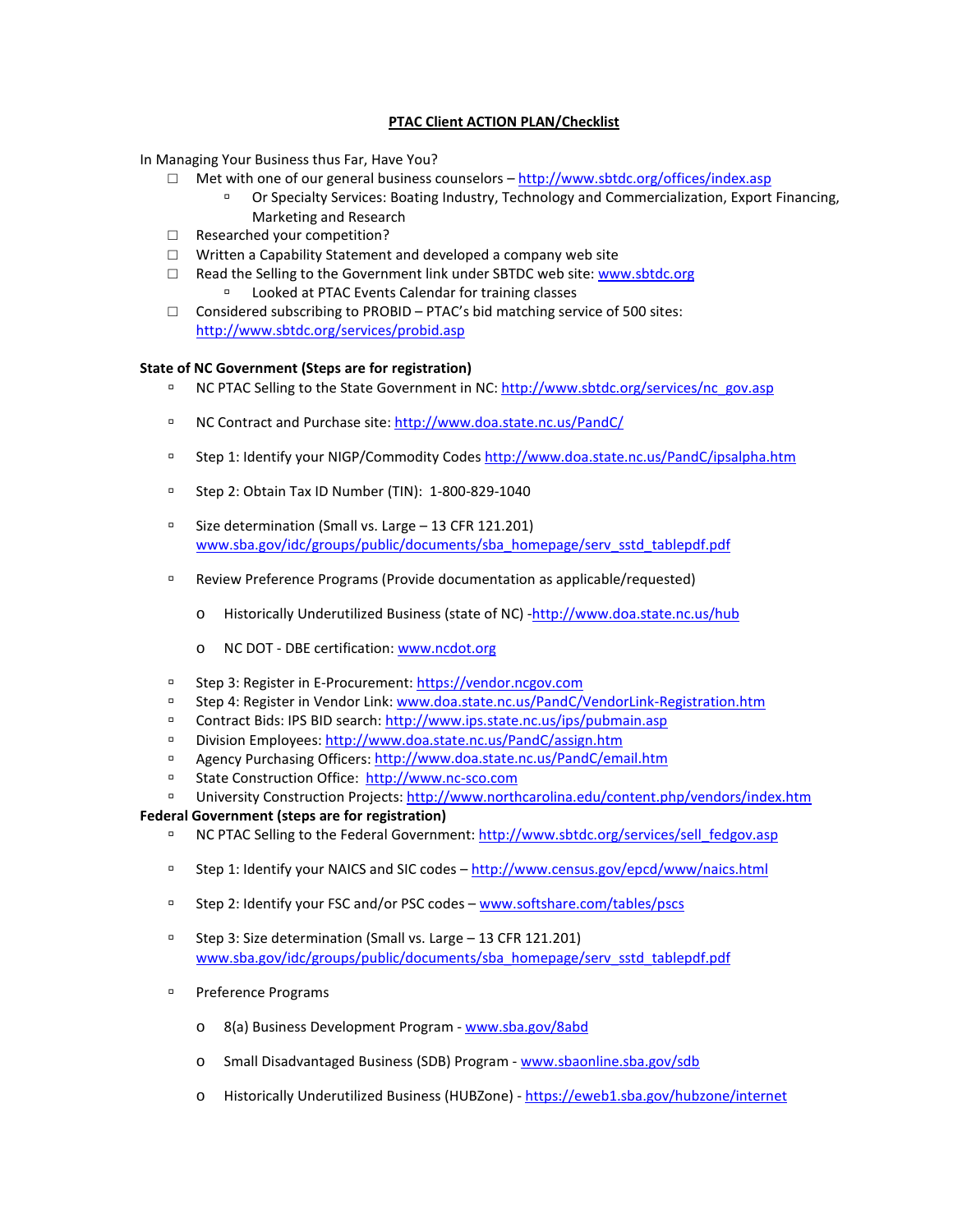- o Women Owned Business Program [www.sba.gov/women](http://www.sba.gov/women)
- o Veterans Business Program - [www.vetbiz.gov](http://www.vetbiz.gov/)
- Step 4: Obtain Tax ID number (TIN): 1-800-829-1040
- Step 5: Obtain FREE Dun & Bradstreet Number: 1-866-705-5711 as a Government Vendor
- □ Step 6: Register in CCR: [www.ccr.gov](http://www.ccr.gov/)
- □ Step 7: Register in FedBizOpps: [www.fbo.gov](http://www.fbo.gov/)
- Step 8: Register in DIBBS (if applicable): [https://www.dibbs.bsm.dla.mil](https://www.dibbs.bsm.dla.mil/)
- □ Step 9: Register in ORCA: https://orca.bpn.gov
- □ Step 10: Register in WAWF: <http://www.dfas.mil/contractorpay/electroniccommerce/wideareaworkflow.html>
- Federal Acquisition Jumpstation<http://prod.nais.nasa.gov/pub/fedproc/home.html>
- Federal Procurement Data System (FPDS)<https://www.fpds.gov/>
- □ Federal Spendin[g www.fedspending.org](http://www.fedspending.org/)
- □ Subcontracting Opportunities Directory:<http://web.sba.gov/subnet/>Or:

[http://www.sba.gov/aboutsba/sbaprograms/gc/contacts/gc\\_subcontracts\\_opportunities.html](http://www.sba.gov/aboutsba/sbaprograms/gc/contacts/gc_subcontracts_opportunities.html)

## **Local Government**

- PTAC web site for local governments[: http://www.sbtdc.org/services/loccontacts.asp](http://www.sbtdc.org/services/loccontacts.asp)
- □ Look for M/WBE programs, if applicable

#### **Other States**

- Other state purchasing websites
	- <http://www.nigp.org/stwebsit.htm>

#### **Federal Facilities Websites of Interest**

- Register at Ft Bragg: Army Single Face to Industry (ASFI): [https://acquisition.army.mil/asfi/solicitation\\_search\\_form.cfm](https://acquisition.army.mil/asfi/solicitation_search_form.cfm)
- Special Operations: <http://www.socom.mil/soal/index.htm>
- □ ACA Southern Region Contracting Ctr[: http://www.forscom.army.mil/aacc/](http://www.forscom.army.mil/aacc/)
- Pope AFB[: http://public.pope.amc.af.mil/](http://public.pope.amc.af.mil/)
- Seymour Johnson (no contracting link)[: http://www.seymourjohnson.af.mil/](http://www.seymourjohnson.af.mil/)
- Camp Lejeune[: http://www.lejeune.usmc.mil/contracting/](http://www.lejeune.usmc.mil/contracting/)
- Cherry Point: <http://www.cherrypoint.usmc.mil/>
- Coast Guard:<http://www.uscg.mil/acquisition/business/business.asp>
- Veterans Administration (VA): [www.va.gov/osdbu](http://www.va.gov/osdbu)
- DoD E Mall: [www.emall.dla.mil](http://www.emall.dla.mil/)
- □ Marine Corps Systems Command[: www.marcorsyscom.usmc.mil](http://www.marcorsyscom.usmc.mil/)
- n National Guard Contracting[: www.nationalguardcontracting.org](http://www.nationalguardcontracting.org/)
- n Navy Electronic Commerce Online (NECO): [https://www.neco.navy.mil](https://www.neco.navy.mil/)